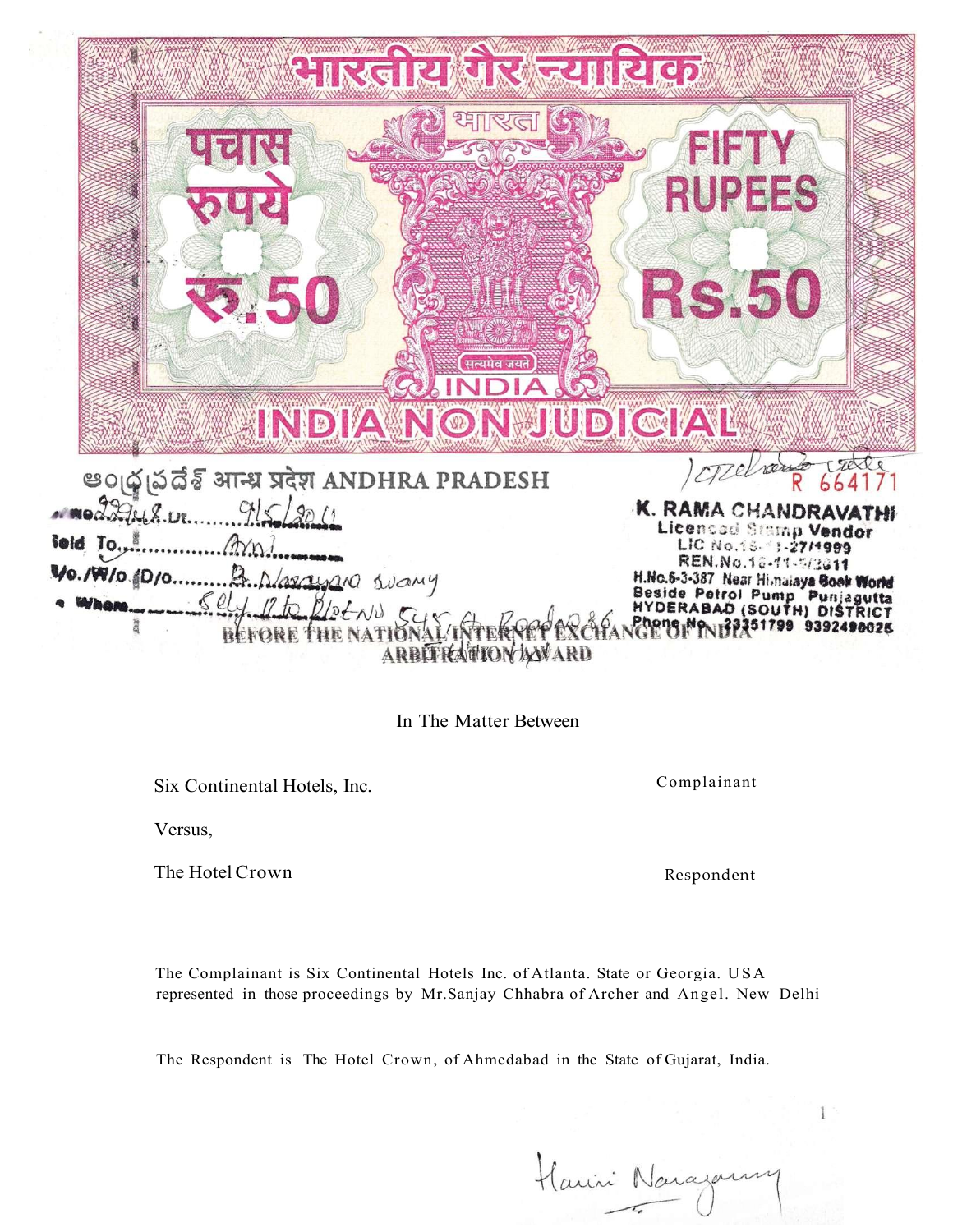

The Arbitration Proceeding is conducted in accordance with the Arbitration and Conciliation Act of 1996 (India), the current .IN Domain Name Dispute Resolution Policy (the "INDRP Policy"), and the INDRP Rules of Procedure (the "Rules").

3. Procedural History

The sole arbitrator appointed in the case is Mrs. Harini Narayanswamy. The Arbitrator has submitted the Statement of Acceptance and Declaration of Impartiality and Independence, in compliance with the Rules.

The Arbitrator received the Complaint from the .IN registry on February 26. 2011 and on February 28. 2011 transmitted by email a notification of commencement of the arbitration proceedings to the Respondent. Under the INDRP Rules, copies of the said notification were sent to other interested parties to the dispute. The Respondent was given twenty-one days time from the date of the notification to file a response. The Respondent did not reply to the notification or file any response in these proceedings. Based on the material on record the Arbitrator now proceeds to determine the case on its merits.

Harin Nara

 $\overline{2}$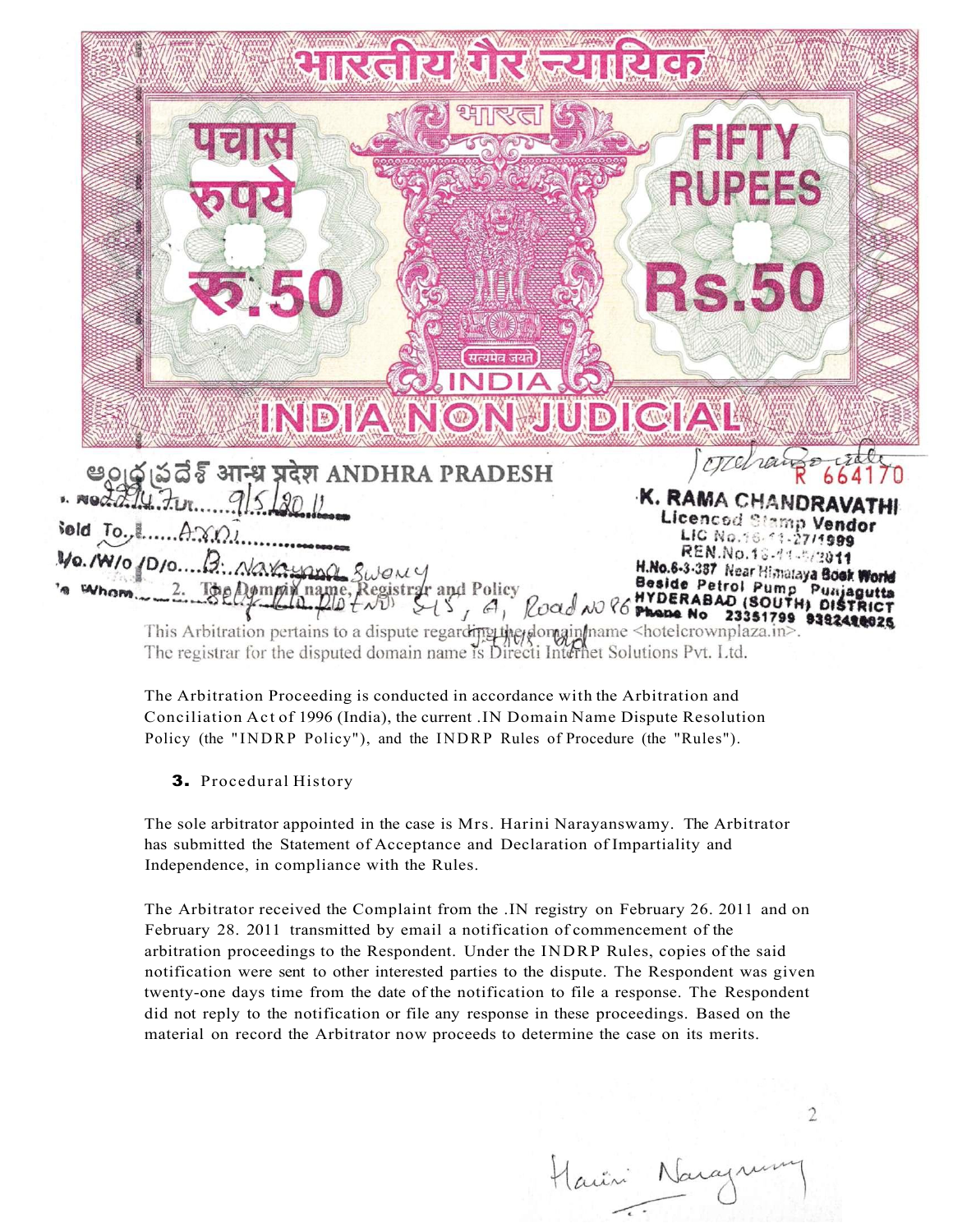# i actual Background

The Complainant is in the hotel business and its group of companies is collectively known as the Intercontinental Hotel Group (IHG). The Complainant's portfolio of brands include CROWNE PLAZA HOTELS & RESORTS, HOLIDAY INN HOTELS AND RESORTS. HOLIDAY INN EXPRESS, INTERCONTINENTAL HOTELS AND RESORTS. HOTEL INDIGO. STAY BRIDGE SUITES. CANDLEWOOD SUITES and PRIORITY CLUB REWARDS (hotel loyalty program).

The Complainant and its affiliates own several registered trademarks for the CROWN E PLAZ A marks Some of the Complainant's United States trademark registrations for the CROWNE PLAZA mark are:

| Mark           | Registration No. | Date of First Use | Date of               |
|----------------|------------------|-------------------|-----------------------|
|                |                  |                   | Registration          |
| CROWNE PLAZA   | 1.297.211        | June 21,1983      | September 18,<br>1984 |
| CROWNE PLAZA   | 2,329,872        | November 1, 1994  | March 14, 2000        |
| CROWNE PLAZA   | 2,895,328        | September 1,2002  | October 19, 2004      |
| HOTELS &       |                  |                   |                       |
| <b>RESORTS</b> |                  |                   |                       |

The Complainant's Indian trademark registrations for the CROWN E PLAZ A mark are: registration No. 755207 registered on 21 March 1997 in class 16 and Crown Plaza Device mark bearing No 627707 registered on March 15. 2008, and its Community Trademark registration No. 001017946 was registered on December 17, 2002.

The Complainant's Six Continental Hotels Inc. is the registrant of the domain name <crowneplaza.eom>. which was registered on March 31, 1995. The Respondent registered the disputed domain name <hotclcrownpk</a.in> on March 3. 2005.

- 4. Parties contentions
- A. Complainant's Submissions

The Complainant states it is the world's largest hotel group by the number of rooms. The Complainant owns, manages, leases or franchises though various subsidiaries about 4500 hotels and 650,000 guest rooms in about 100 countries. The Complainant has provided a copy of the annual report for year 2009 pertaining to its group of companies.

The Complainant states its CROWN E PLAZ A hotel brand was founded in 1983 and is presently used in connection with 376 hotels worldwide that collectively offer 103.876 hotel rooms. The Complainant or its affiliates owns at least 275 trademark registrations in at least 95 countries or geographic regions worldwide for trademarks that consist of the CROWN E PLAZ A mark. The Complainant states it has prevailed in several domain name cases including a case under the INDRP Policy. The Complainant has prevailed in a suit filed against the Respondent for infringement of its trademark CROWN E PLAZA .

3 Harri Noray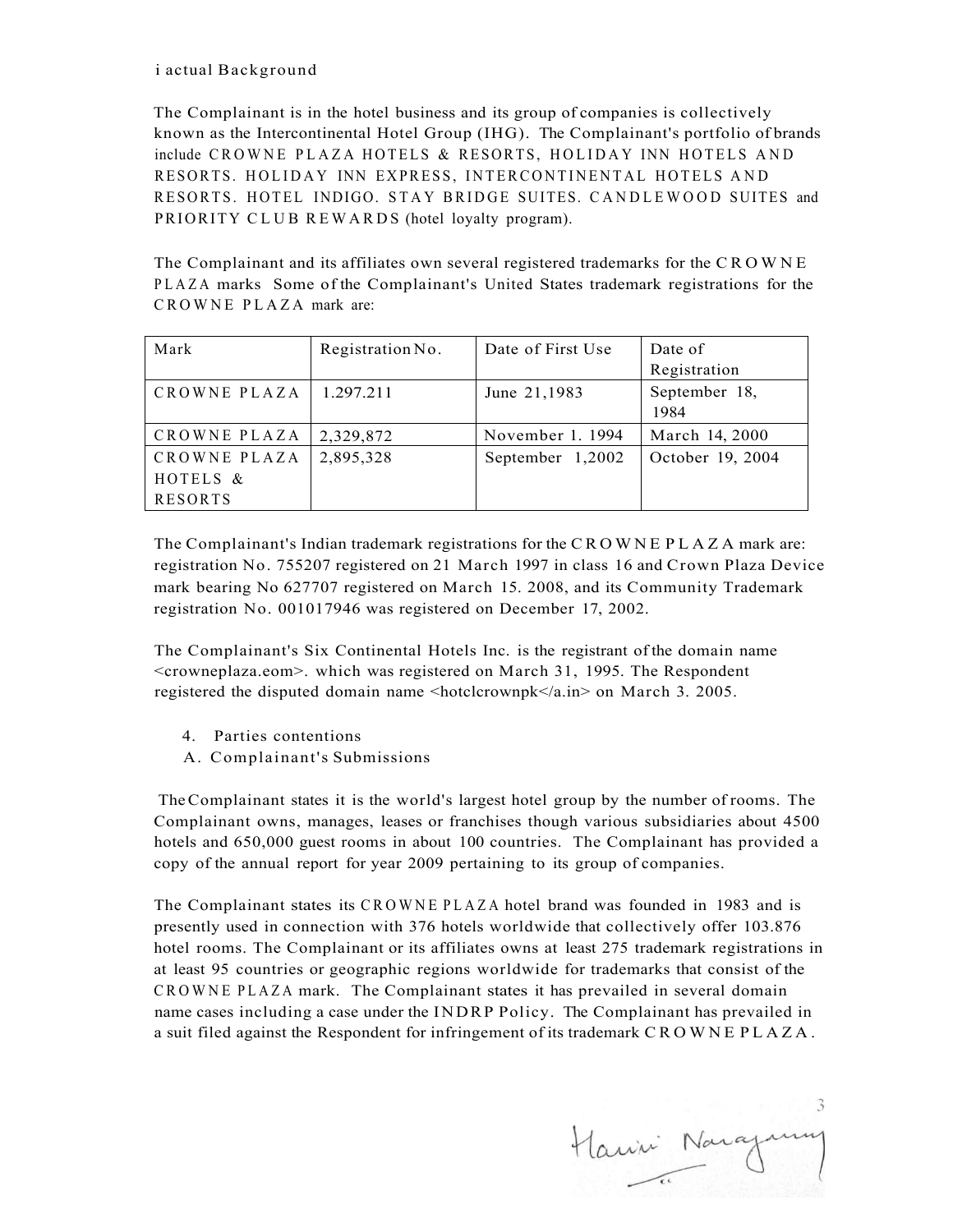in C.S No 1299 Of 1999 in the City Civil Court of Ahmedabad. The Complainant has also succeeded under the UDRP, for numerous domain names (WIPO Case No. D2009-1661).

The Complainant states the disputed domain name contains it trademark CROWNE PLAZ A in its entirety except for the silent letter 'e'. The Complainant alleges that the disputed domain name is confusingly similar to its mark.

The Complainant argues the Respondent has no rights or legitimate interest in the disputed domain name as the Respondent has no relationship with the Complainant and is not authorized or licensed to use the Complainant's mark. Further, the Respondent is not known by the disputed domain name and the disputed domain name is not used in a *bona fide* manner but is used by a competitor in a deceptively similar manner to suggest a false affiliation with the Complainant. Such use does not constitute legitimate use or noncommercial fair use, as It misleads customers by creating a likelihood of confusion.

The Complainant asserts the disputed domain name was registered and is used in bad faith, as the Respondent has intentionally attempted to attract users by creating a likelihood of confusion with the Complainant's mark and deceives the public. The Respondent ought to have known of the Complainant's prior rights in the trademark, as the mark is internationally recognized and predates the Respondent's domain name registration by about twenty-two years. Given the Complainant's established rights in the mark in several jurisdictions the use of the disputed domain name suggests "opportunistic bad faith". The Respondent's previous attempts for using the Complainant's trademark were successfully defended by the Complainant in the City Court of Ahmedabad. For all these reasons the Complainant requests for transfer of the disputed domain name.

### Discussion and Findings

Under the .IN Policy, the registrant of the domain name is required to submit to a mandatory arbitration proceeding in the event that a complaint is filed in the .IN Registry., in compliance with the .IN Policy and the 1NDRP Rules.

The .IN Policy. Paragraph 4 requires the Complainant, to establish the following three elements:

- (i) The domain name is identical or confusingly similar to a name, trademark or service mark in which the Complainant has rights, and
- (ii) The Respondent has no rights or legitimate interests in respect of the domain name; and
- (iii) The Respondent's domain name has been registered or is being used in bad faith.

### Identical or Confusingly Similar

The first element requires the Complainant to prove that the domain name registered by the Respondent is identical or confusingly similar to a mark in which the Complainant has rights.

Harrin Nangmuy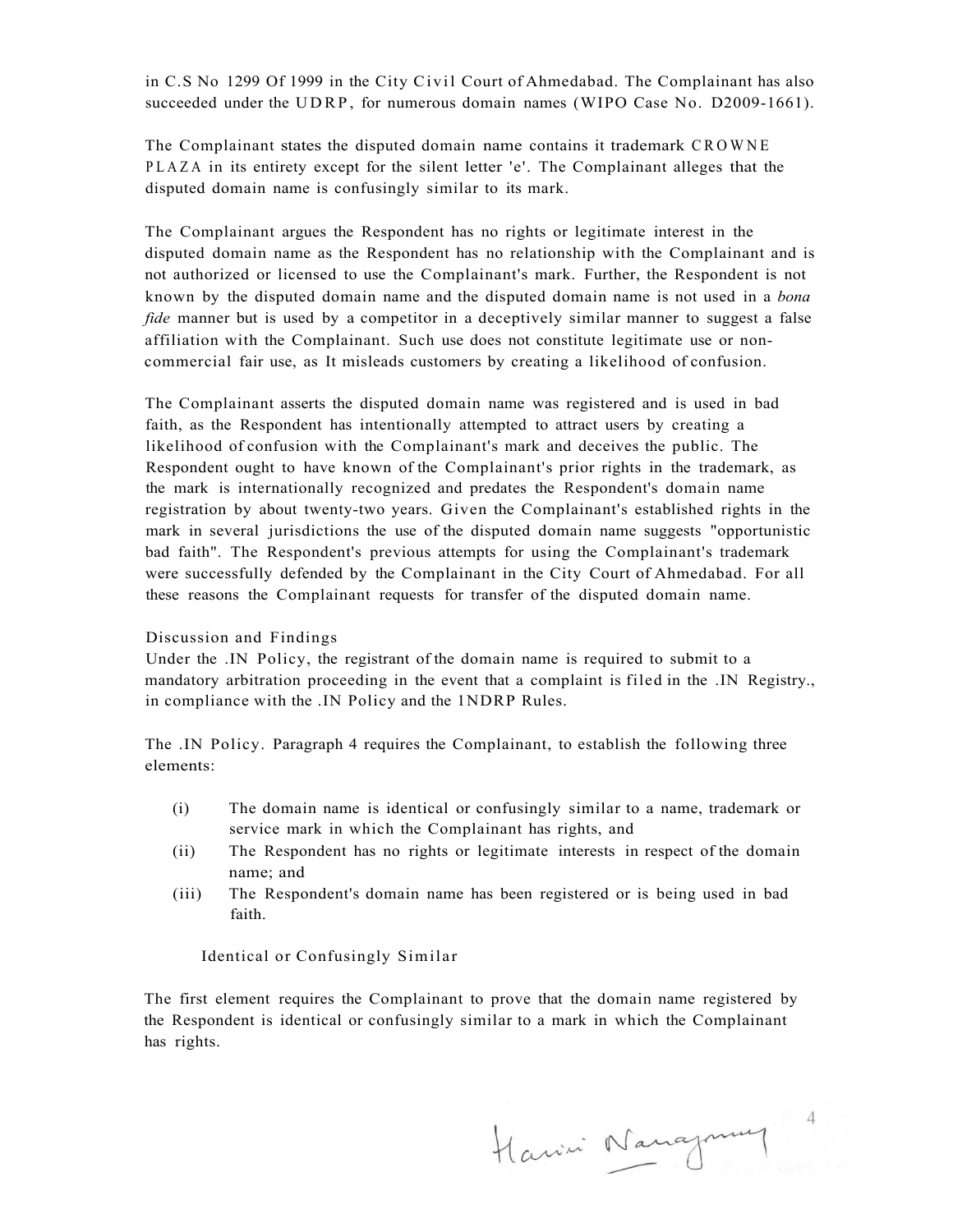The Arbitrator finds that the Complainant has submitted documents showing registered rights in the trademark CROWN E PLAZA . In particular, the Complainant has submitted the documents of its US trademark registrations for the marks, bearing number 1,297,211, for hotel services filed on October 7. 1983. trademark registration number 2329,872 filed on June 9, 1999 and trademark registration 2,895,328 filed on March 26. 2003. Indian trademark registrations No. 755207 dated 21 March 1997 and No. 627707 dated March 15, 2008. and its European Community Trademark registration No. 001017946, registered on December 17, 2002. These documents establish the Complainant's statutory rights in the CROWNE PLAZA marks and demonstrate that the Complainant has adopted and used the mark extensively for a considerable period and show the mark is distinctive of the Complainant and its services.

The disputed domain name incorporates the Complainant's trademark CROWN E PLAZA , except for omitting the letter "c". As argued by the Complainant the letter "e" is silent, and omitting the letter appears to be a deliberate attempt to make the disputed domain name confusingly similar to the mark. The deliberate exclusion of a letter in a domain name that incorporates a well-known trademark is recognized as typo squatting. See *Grundfos A/S v. Telecom Tech Corp./ Private Registration,* WIPO Case No. D2010- 0735, where the domain name <grunfospumps.com> was found confusing!) similar to the trademark GRUNDFO S despite the exclusion of the letter 'd" . The Arbitrator finds that in the present case, omission of the letter 'e' is a subtle adaptation of the mark that makes no impact on the confusing similarity of disputed domain name with the mark.

The disputed domain name consists of the trademark preceded by the generic term "hotel"'. Generic terms used in conjunction with the trademark does not decrease the confusing similarity with the trademark and in some instances are found to heighten the confusing similarity, particularly if the generic word is connected with the business of the complainant Confusing similarity can be found where an average consumer would expect the complainant to use a term in connection with the mark for identifying their goods or services. See for instance *Accor* v. *Maixueying Jokemine* WIPO Case No. D2010-2233 ( $\leq$  accorhotel.net $\geq$ ). February 24, 2011 where the domain names  $\leq$  accorhotel.net  $>$  was found confusingly similar to the complainant's trademark ACCOR. as an average consumer would perceive or expect the complainant to use the terms "hotel" with the trademark to identify the goods and services offered by the complainant.

Similarly in the present case, the word "hotel" when used with the trademark is deceptively similar to the mark, particularly for users trying to locate the Complainant online and who are aware of the Complainant's reputation in the hotel business. The Complainant in the present case has established that it has extensive worldwide business in the hotel industry. Further, the Arbitrator notes that the Complainant's adoption of the mark has been for a considerable time and used widely in numerous jurisdictions. Based on these undisputed submissions by the Complainant, the Panel finds the disputed domain name is confusingly similar to the Complainant's mark. The country code top level domain (cc TLD ) ".in " suffix, does not lessen the confusing similarity of the domain name with the trademark. See for instance *Morgan Stanley v. Bharat Jain, I* NDRP Case No. 156 dated October 27, 2010.

Hawni Naray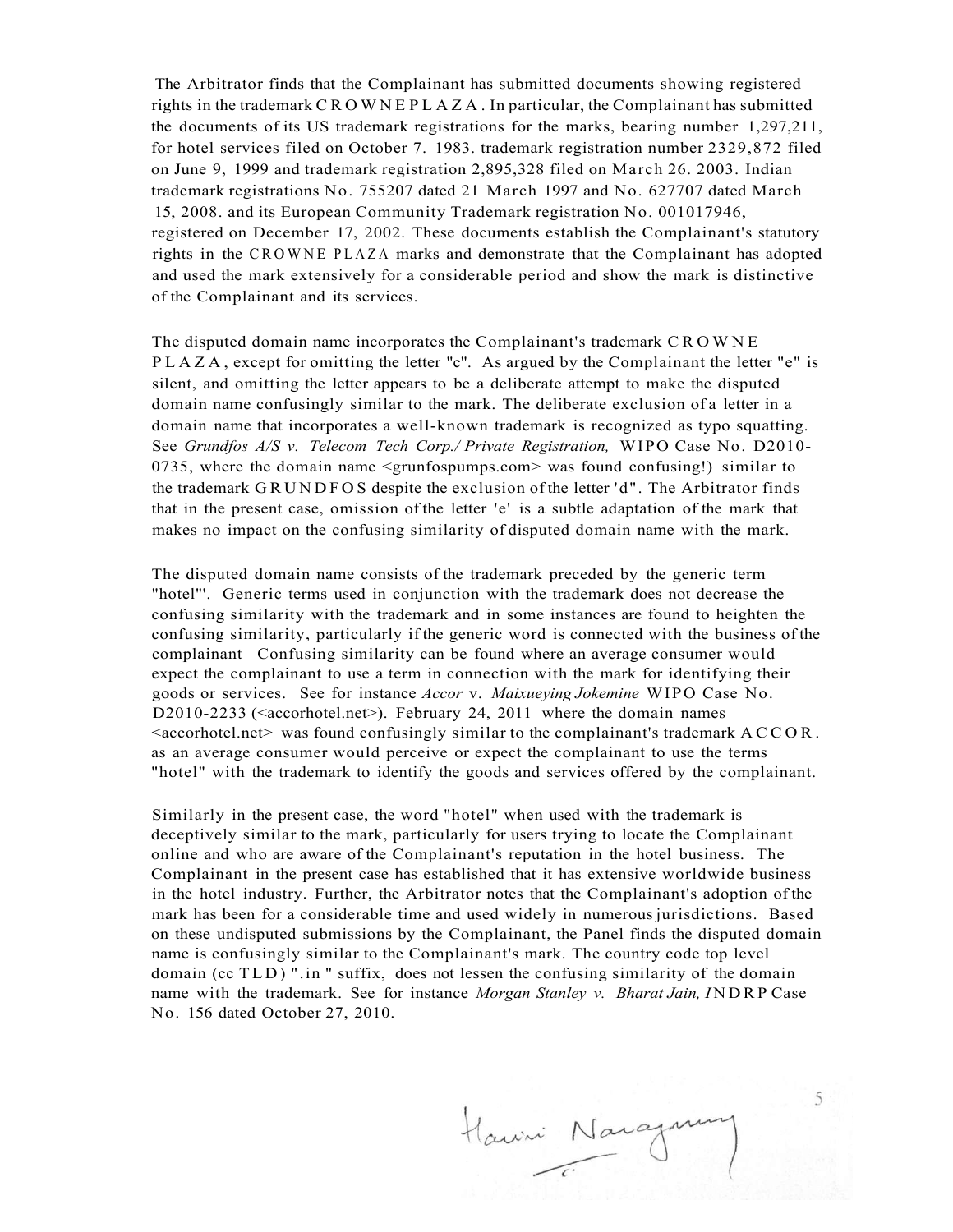For the reasons discussed, the Arbitrator finds that the Complainant has satisfied the first element under paragraph 4 of the Policy.

Rights and Legitimate Interests

The second element requires the Complainant to show that the Respondent has no rights and legitimate interests in the disputed domain name.

The Complainant has asserted that the Respondent has no rights or legitimate interests in the disputed domain name, as the Respondent has not been given any authorization to use the Complainant's mark. Paragraph 7 of the Policy states a Respondent or a registrant can establish rights in the domain name, if  $(i)$  before notice of the dispute, the registrant had used or made demonstrable preparations to use the domain name in connection with a *bona fide* offering of goods or services or (ii) the registrant (as an individual, business organization) has been commonly known by the domain name, or (iii) The registrant is making legitimate, non commercial or fair use of the domain name without intent for commercial gain.

The Respondent has not responded in these proceedings and has not provided any material to show rights in the disputed domain name. The material on record does not show that the Respondent is commonly known by the disputed domain name or is making any legitimate noncommercial fair use of the disputed domain name.

in the Arbitrator's view, the use of the Complainant's mark in the disputed domain name is likely to mislead the public and internet users that the disputed domain name may refer to the Complainant and its hotels. Internet users may falsely believe that the Respondent's domain name and website are being operated or endorsed by the Complainant. Misleading users by incorporating others trademarks in a domain name gives a false impression to users and does not constitute a *bona fide* offering of goods and services under the Policy. This view has been upheld in several prior decisions including UDRP eases. See for instance, *Zurich American Insurance Company* v. *Administrator, Domain,* WlP O Case No.D2007-048! (Use of a confusingly similar or identical domain name to divert Internet users to competitor sites *per se* is not use that can be termed a *bona fide* offering of goods and services).

The Arbitrator finds the Complainant has made *a prima facie* ease that the Respondent has no rights and legitimate interests in the disputed domain name and has satisfied the second element under paragraph 4 of the Policy.

#### Bad Faith

Under the INDRP Policy the Complainant is required to establish that the domain name was registered or is being used in bad faith.

The Complainant has put forward the following submissions that the Respondent has registered the disputed domain name in bad faith and uses it in bad faith. First, the Complainant has prior rights in the well-known trademark CROWN E PLAZA . Second, the Respondent has intentionally attempted to attract users by creating a likelihood of

Harini Naraymony